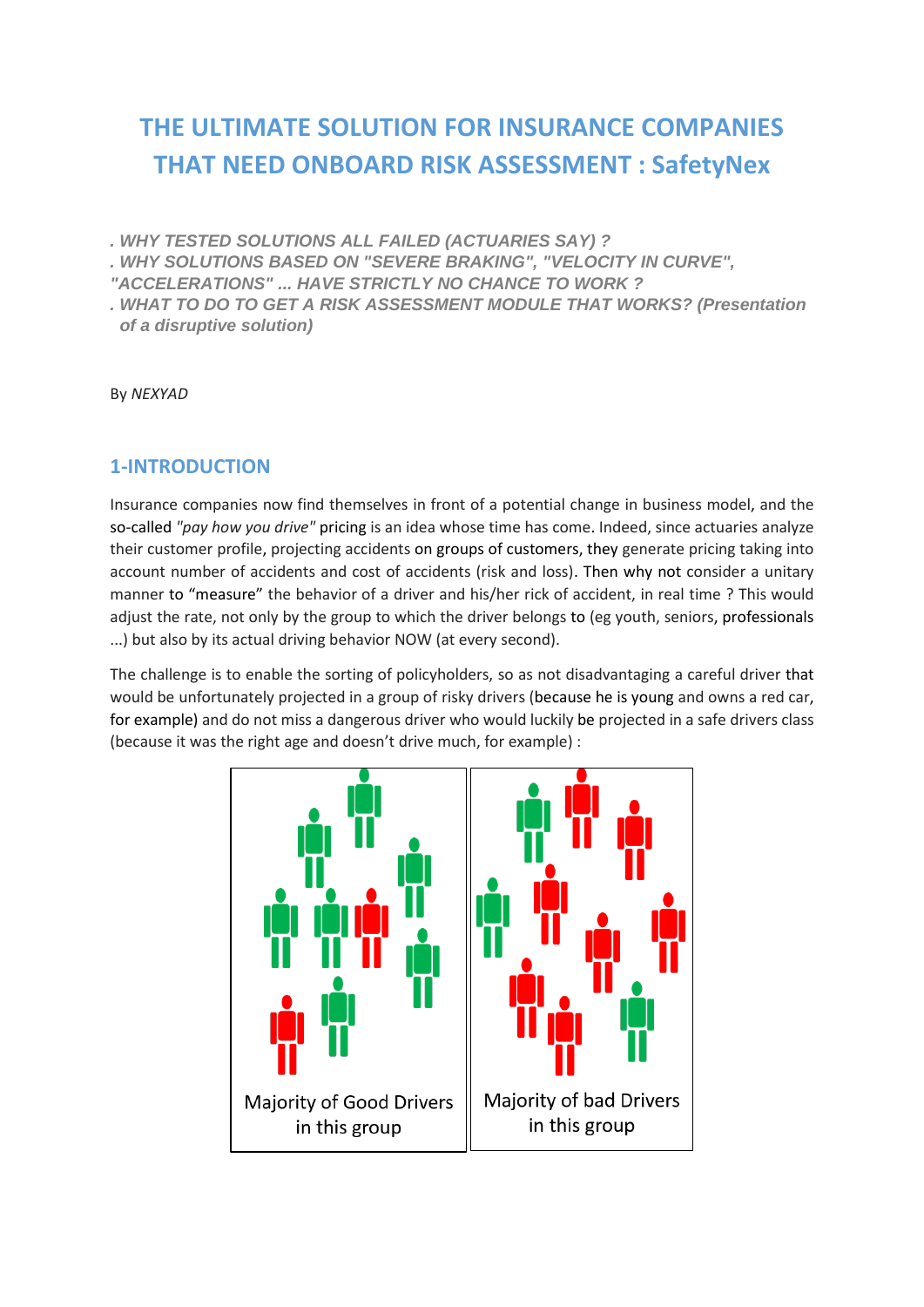Moreover, we think that some companies using "bonus-malus" should make the difference between a dangerous driver who has been lucky (and we all know, it will not last forever) and a careful driver who has had two unlucky accidents last month. It is then important to understand that an accident is defined as a statistically rare event, and we dare say it is a shame to wait for the repeat of dangerous behavior of a bad driver until it leads to accident (knowing that hitherto, he has avoided the accident, thanks to the reflexes of other road users). The risk taken by such a driver is much higher than the insurer thinks. And actuaries compute their pricing taking a wrong risk into account.

The overall objective of a better unitary risk assessment is multiple :

- . gain profitability by keeping good seniors, taking the good youth and deterring dangerous drivers
- . teach drivers so they collectively reduced the number of accidents and loss (if the risk
- measurement system allows this explanatory function)
- . increase customer satisfaction by decreasing injustice

For those reasons, and since it is practically feasible, insurers have started to put telematics devices into cars, and they already measure drivers behavior (electronic device may be the smartphone, either telematics boxes, or both together). Ordinary telematics Companies have extensive experience of App (smartphones) and telematics devices deployment. They all started with geolocation devices, which is a very simple application of GPS. Then, they developed software to measure acceleration and braking, and some of them propose estimation of eco-driving (based on estimation of the conservation of the inertia of the vehicle). Eco-driving is important for fleet managers that wish to reduce fuel budget. While these applications may include niceties (gearbox ratio engaged and engine speed, transported mass, etc.), it's still a mathematically simple application, which deals with some thresholds on accelerometer data.

Recently, insurers said they are interested in embedded onboard risk estimation (heart of their business), and have turned to their historical partners of telematics to find solutions. These operators believe (or they "want to believe") that their accelerometer thresholding software can also be used to estimate the risk of driving, and so they have proposed various and varied scores, often based on a measure of the severity of the braking and also on lateral acceleration (speed on curve).

NB: these companies have never worked on driver assistance systems for automotive manufacturers or for road safety teams responsible for the development of roads in order to reduce accidents, and however good they are on telematics, they are not experts in complex applied maths solutions for onboard safety measurement.

And recently, we could read the first feedback from some Insurance companies (see 7 - REFERENCES), which demonstrate that the measures and estimations made by the historical providers of ordinary telematics devices have absolutely no predictive power regarding the accident !

No actuary in the world, until now, could find any correlation between their accident database and all scores measured in vehicles on the basis described above (severe braking detection, …). We explain in this article why this lack of conclusive results is absolutely normal, and we show that simplistic assumptions made by telematics companies and insurers themselves have no foundation.

Finally, we present as an alternative a totally disruptive solution, which has been developed and tested, validated during the last 15 years, and that is now available.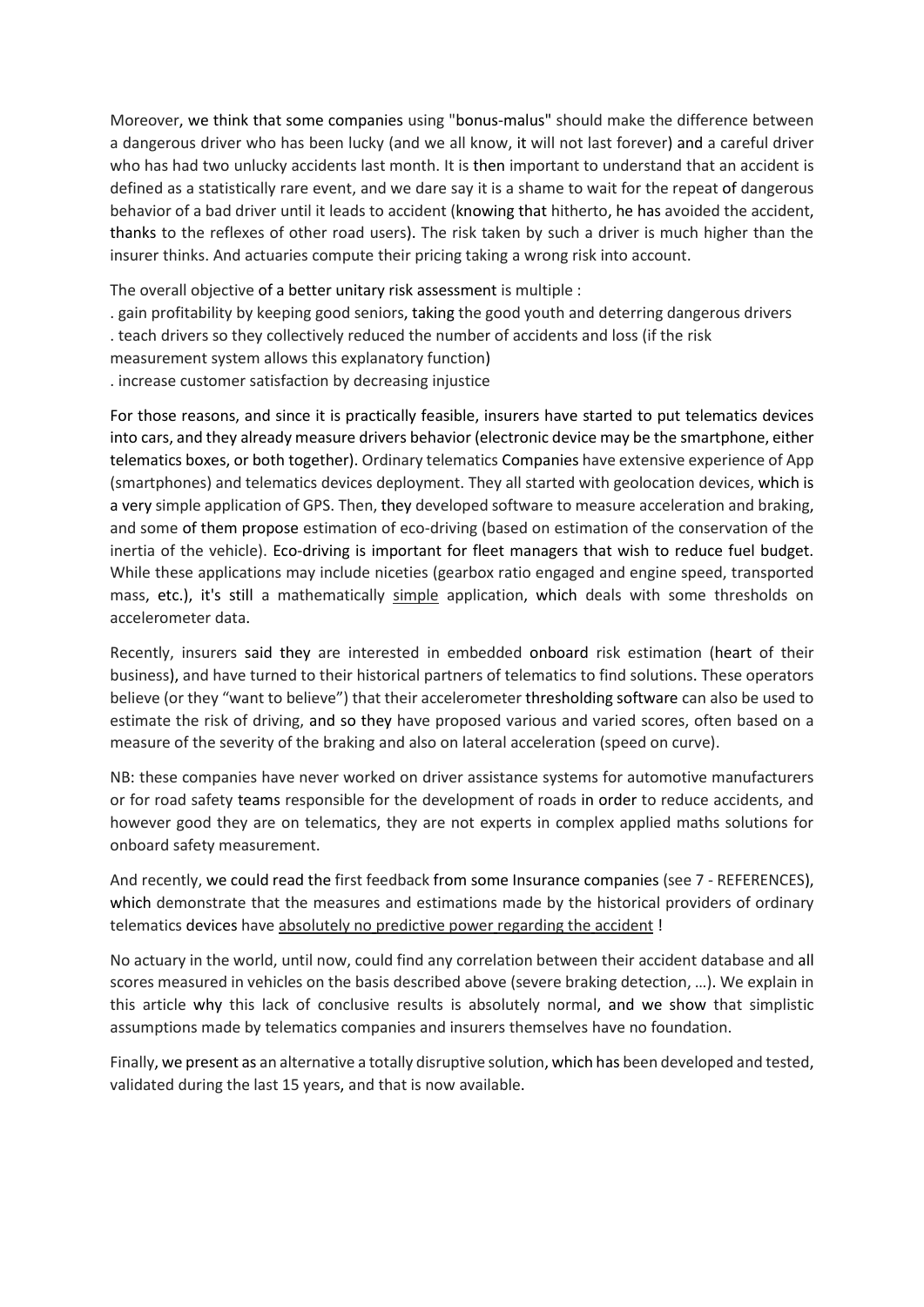# **2- STATEMENT OF TOTAL FAILURE OF ALL INSURERS THAT TESTED ONBOARD TELEMATICS DEVICES TO MEASURE THE RISK**

AG Insurance and KBC Bank Insurer have recently publically said that their telematics tests results were very difficult or impossible to compare to their accident database. The conclusion for those two Insurance Companies was a total stop of their onboard telematics devices experiment…

Moreover, NEXYAD visited many insurers in France that are currently testing solutions for "driving behavior measurement" and they all confessed that actuaries could not find any correlation between the data reported by these embedded telematics tools and accident. No correlation AT ALL.

This is a unanimous and concrete verdict : the solutions proposed by the actors of the ordinary telematics devices provide no effective gain to insurers for onboard risk assessment.

Besides, if those telematics solutions were satisfactory and would bring light to insurers, it is obvious that they would be deployed on a large scale... But insurers still test solutions these days, on panels or a few thousand customers at most.

All this demonstrates that the historical actors of telematics, which have a real expertise in the deployment of aftermarket electronic devices, have however no proven expertise in applied mathematics for embedded estimation of complex values, and especially for onboard risk assessment. This is indeed the field of ADAS (Advanced Driver Assistance Systems), and companies working in this sector have long worked as suppliers for automotive manufacturers and Tier One Companies, not for Insurers. You don't know their names, but they exist.

This is the case of NEXYAD that brings now an entirely fresh and disruptive solution (SafetyNex software module), a revolution in telematics for insurers, since SafetyNex calculates the IMMEDIATE RISK taken by the driver, and at every moment, and at every location (as the driver's vehicle is geolocated in navigation map).

# **3- EXPLANATION OF THIS TOTAL FAILURE IN RISK ASSESSMENT**

#### **3-1-DATABASES, STATISTICS AND ACCIDENTS : HOW ACTUARIES VALIDATE OR DISQUALIFY AN ONBOARD RISK ASSESSMENT SOLUTION ?**

Actuaries have been recording databases of accidents and claim that they have values recorded in recent years.

When a driver drives with onboard telematics solution, a risk (of accident) is computed at every moment, and it would be then possible to check whether the average risks are lit in areas where many accidents have happened those last years (screening the database). Indeed, these areas are dangerous, by definition, potentially due to shape of infrastructure, and risk scores should increase for most drivers (or at least for "some" drivers).

All actuaries recently met by NEXYAD, and who have worked on this type of analysis, found no correlation of onboard telematics data with their database of accident.

Failure is actual, and starting a new try with the same onboard measurement is a completely waste of time. NEXYAD think that insurance companies should cooperate and exchange such information.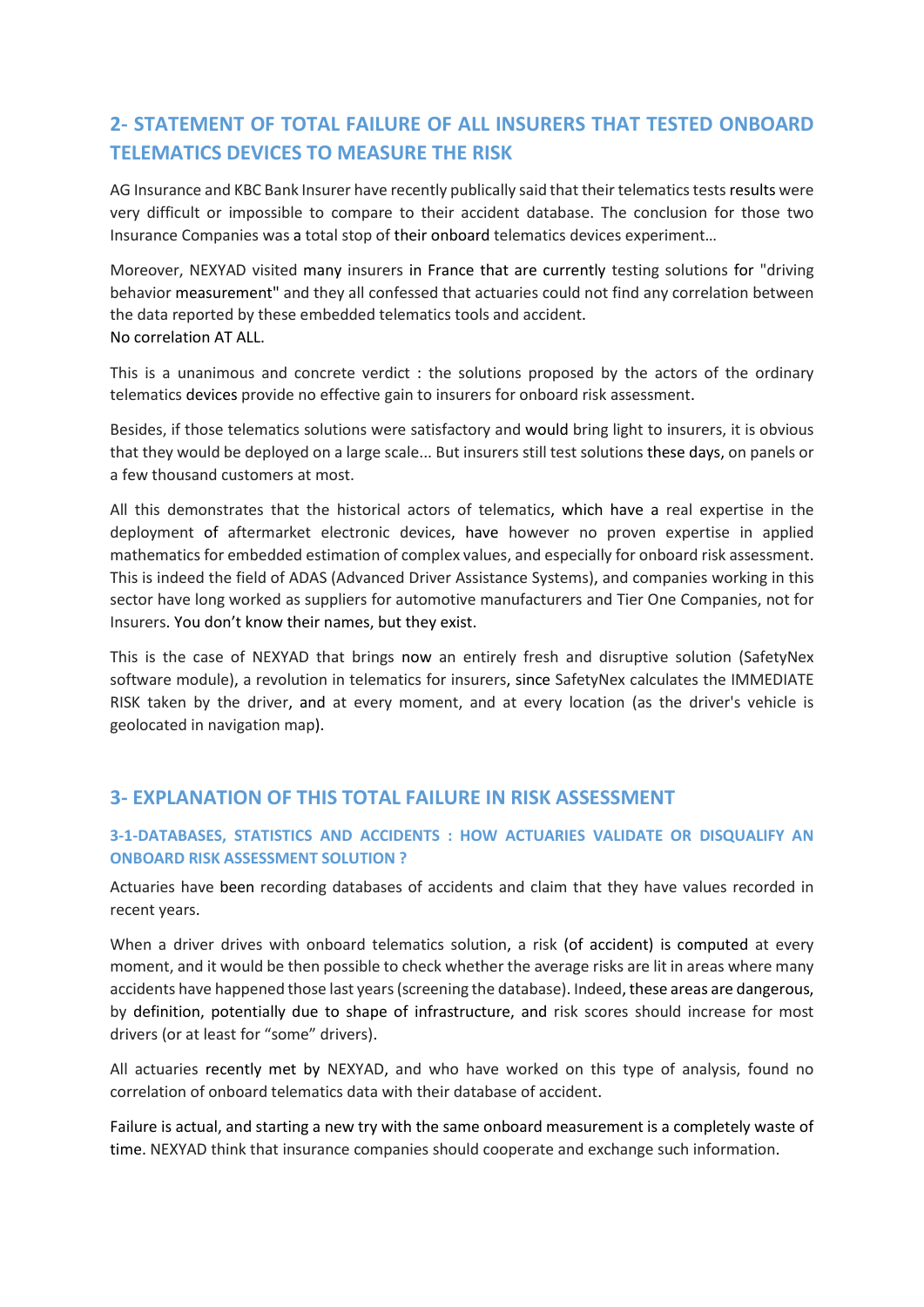#### **3-2-OBSERVATORY OF "NEAR-MISSED ACCIDENTS"**

NEXYAD would first like to explain why we have a unique knowledge of the accident, as this deep knowledge is THE key for developing a smartphone App or an effective telematics device for insurance companies, focused on risk assessment. NEXYAD acquired this knowledge working with French Administration in charge of road safety.

Indeed, French Department responsible for explaining road accidents (in order to reshape infrastructure) have decided in 2004 to build what is called an "observatory of trajectories" and that, in order to observe, record, and count the near misses, or near-missed accidents (or "quasi-accidents", see chapter 7 - REFERENCES). This was decided because by definition, an accident (definition: "what happens fortuitously") is something that cannot be predicted (or it is not an accident then, it is a deliberate act).

Researchers then sought a similar concept but that is predictable. And this notion is the "near miss" (near missed accident, or quasi accident). Indeed accident is rare : the reflexes of the driver, the reflexes of other road users, luck, circumstances, etc... usually allow for 'narrowly avoid the accident'. By definition, a near accident is called a near miss. It is the expression of a high risk, in the statistical sense, of course, and repetition of near misses finally lead to an accident. Research has shown that one can construct causal relationships that fully explain the near misses.

However, the transformation of a near-miss into an accident has no explanation of cause and effect, it is only statistical (it takes on average more than 100 or 1000 near misses to generate an accident).



This notion of near misses (or near missed accidents, or quasi-accidents) is very interesting for actuaries : if we compute a risk score between 0 and 1 (1 for actual near miss situation), then we can measure the risk taken by the driver. Let's fancy a driver who often have high risk score, it means that he/she is often in near accident situation, and then sooner or later this driver will end up having an accident. It is this definition of risk that is of interest to the insurance business. You definitely don't have to wait for the accident, you can predict that a driver will end up having an accident very quickly.

To make sure it is fully understood, let's take an example in usual domestic life : if you go in your shower, feet in water, and then if you decide to fix the electricity (without turning it off), you are 100% in a case of near-missed accident. But it is possible to do it without being electrocuted… Of course, if you do this every day, sooner or later, you will end up having an accident. The accident is not predictable. But the situation of near missed accident is. This prediction doesn't use any "data mining" or other data analysis-based or machine learning methods, but only "knowledge" coded with logical rules : "if you touch the electricity with your feet in water, you might be severely electrocuted". It is a cause effect relationship.

NEXYAD has been working for 15 years with experts on cause-effect relationships that generate a near missed accident, especially on the relationships of cause and effect related to the shape of the infrastructure, which affects more than 75% of accidents.

NEXYAD is the ONLY company that has been working on near missed accident for 15 years, and we extracted more than 5 000 rules (knowledge of road safety experts) to score the risk depending on the shape and characteristics of infrastructure, plus speed of the car : this work has been made possible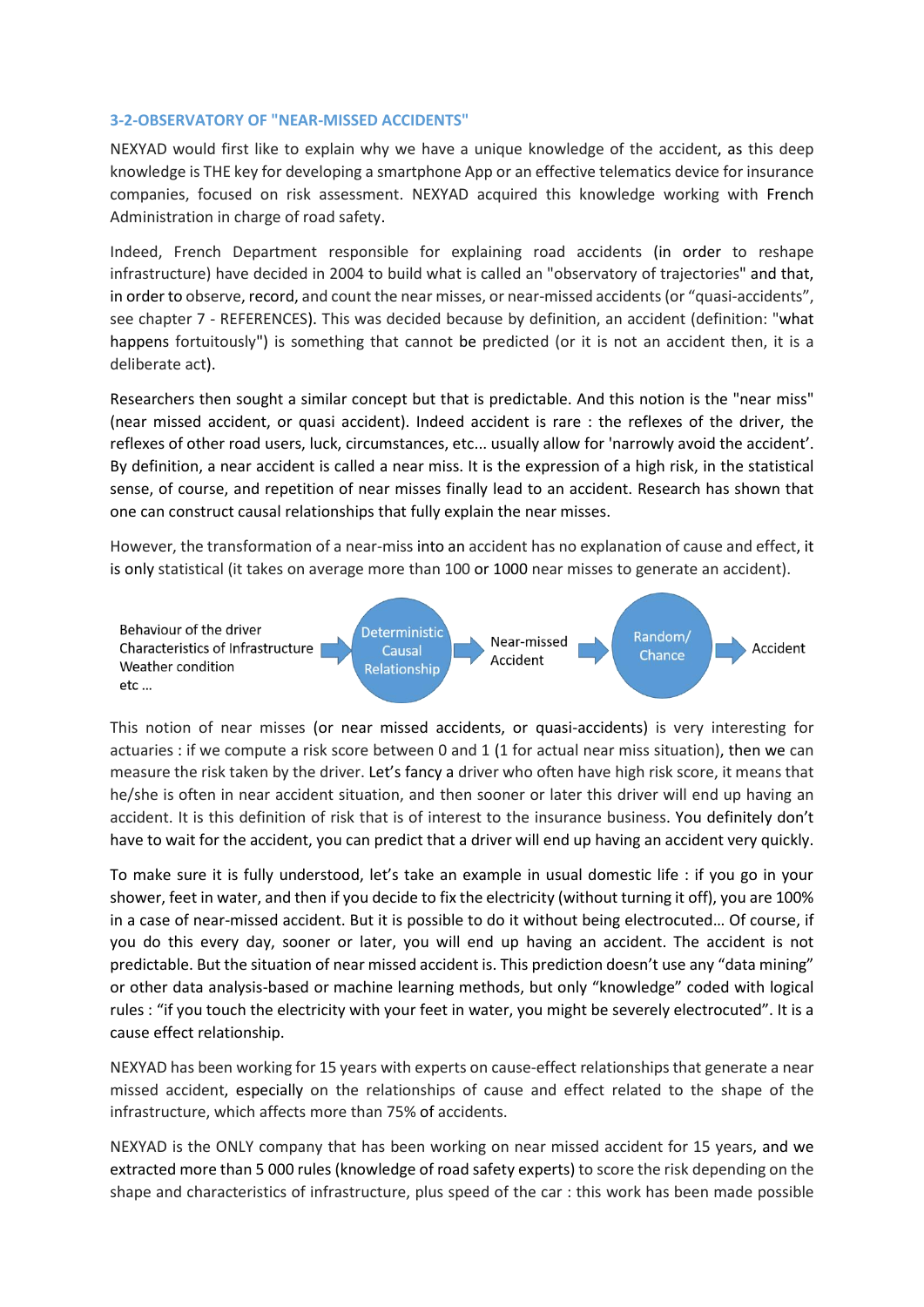through our participation since 2001 to French collaborative research programs (public-private) on road safety, during which we have collaborated with INRETS and LCPC (now merged into IFSTTAR since 2011). In particular we were involved in two PREDIT programs : ARCOS, and SARI (see 7 - REFERENCES)

This unique experience in accident analysis definitely distinguishes NEXYAD from historical companies of telematics.

#### **3-3-DIFFERENCE BETWEEN CORRELATION AND RELATIONSHIP OF CAUSE AND EFFECT**

NEXYAD has a Business Unit called ANALYTICS, that works for Banks, Insurance, Marketing. So we know the DATA SCIENTIST work : seeking statistical relationships between variables and build models to estimate magnitudes deduced from those observed.

The work we've done in our Business Unit AUTOMOTIVE & TRANSPORTATION to build our onboard software module of risk assessment is totally different. Indeed, we do not use the correlations between variables on a database (not at all).

We followed the experts in charge of the road infrastructure : they decode the reading difficulty of infrastructure by human drivers, based on the shape and other characteristics. These ratings make use of the expertise in accident (of Accident Research laboratories in charge of the recording and description of near-missed accident), of the expertise in cognitive ergonomics, etc...

Experts use to rate sections of road with an "INTRINSIC DANGER LEVEL". Example : a low bend radius turn (tight) will receive a different level of danger based on the fact that it connects with other bends, or it arrives behind a straight line, or depending on the equation (clothoid, circle, …) of the curve. Similarly, a junction will be scored differently depending on whether it leads off on a straight road, or on a fork that is much more complex to "read".

This knowledge is formalized and designated by the generic term BREAKING ON A ROUTE. The breaks are points that require a very high mental workload for the driver to understand how is the road ahead.

From this break scoring, experts have charts that transform a level of danger into risk of accident. These graph charts were plotted by observing near missed accidents, not accidents.

The SafetyNex system is therefore NOT a model whose parameters have been adjusted on a basis of accident database, but a knowledge based system (which contains more than 5000 rules) and graph charts functions that modulate the risk depending on the speed of the car. Those rules has been validated by the experts in France and in Europe).

Note : because the decoding of road shape is made in real time by the onboard software, SafetyNex can use any navigation map. Because criteria are based on psychology and biology works (ability for a human being to understand the difficulties of the road ahead), SafetyNex works in every country.

#### **3-4- FALSE BELIEFS : "THE SEVERE BRAKING ASSUMPTION" (CONCRETE EXAMPLES)**

Insurance Companies and incumbents of onboard telematics have never worked in the context described above (explanation of the formation of a near-accident). In the absence of any formal jurisdiction over the subject, these companies have sought ideas of "common sense" that designated them as their intuition may be used to estimate the risk of driving.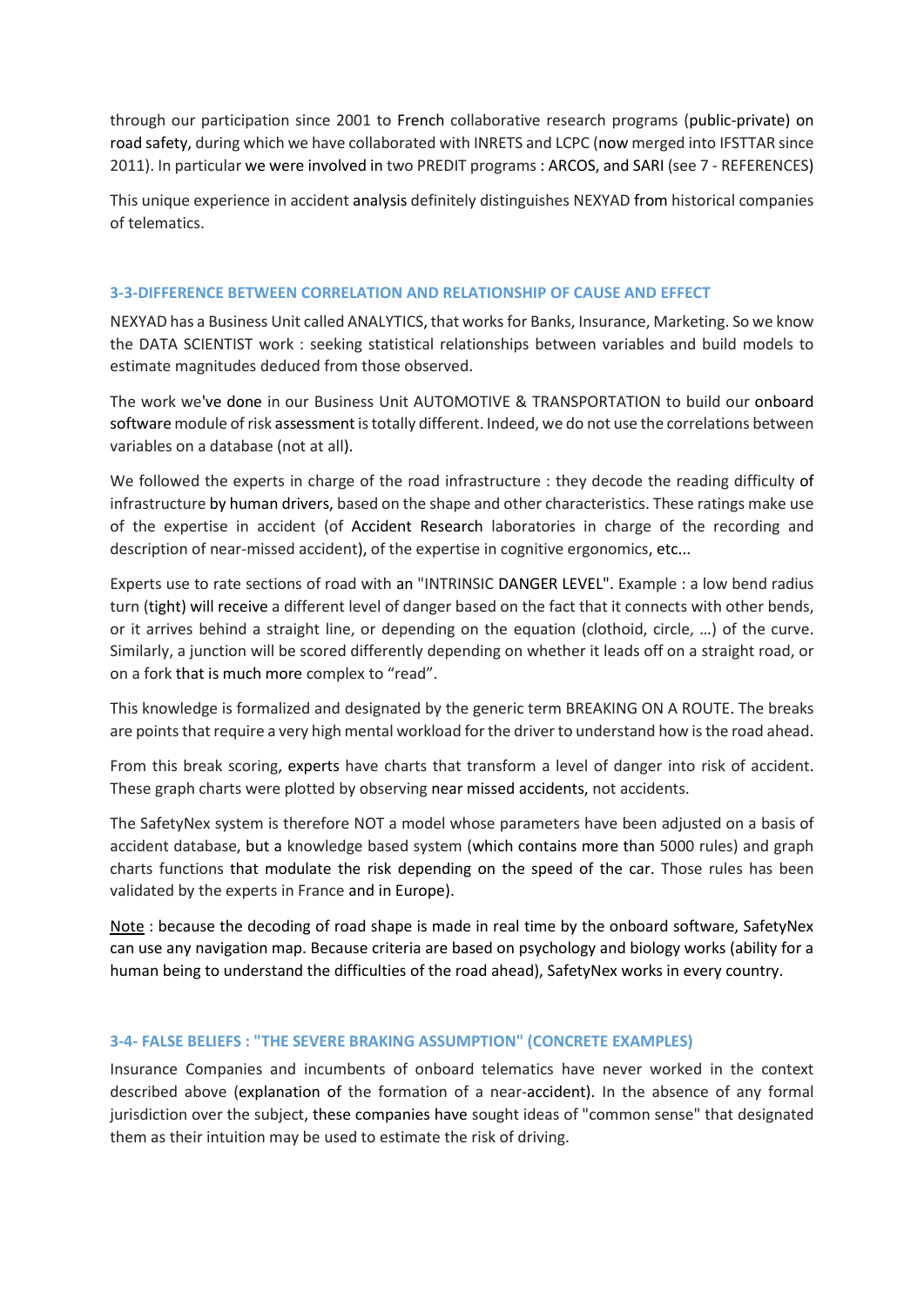Among those "hunches" you may find in pole position the idea of linking the anticipation abilities of the driver to its severe braking : if he/she brakes severely, the idea is to consider that he/she is surprised, proof that he/she did not anticipate.

#### Two notes :

#### . **First**: a bit of mathematical logic

The proposal "A implies B" (eg "lack of anticipation implies severe braking") can also be written (that is of mathematical logic) "not B implies not A" (that is to say, for our example : "no severe braking means good anticipation."

But each of us has ever seen (fairly common) on roads quiet drivers, even very calm ones, that accelerate gently, never brake hard, but roll through a stop sign, do not respect priorities, and that do not slow down when traffic lights are orange, do not slow down at the entrance of a village, etc... This is the case especially of cautious beginners who have no automatic reflexes and do not know "where to look" (then they are always late to understand), and also of some seniors with sensorimotor system that may be a bit slow (being aware of it, they never make sudden movement).

The existence (not exceptional) of these types of drivers totally discredits the hypothesis called the "severe braking assumption."

Moreover, actuaries are aware of these populations at high risk of accident, and the challenge would be to "sort" good drivers in these categories and even educate them, help them to drive in a safer way.

. **Second**: a street lined with vans and buses can let out a child running with the ball. Careful observation of the street won't let you see the child coming, and only a sudden and severe braking can avoid the accident. A driver who just avoided an accident by sudden and severe braking has just shown that he/she KEPT THE CONTROL OF THE VEHICLE, what is required by TRAFFIC RULES. It would be a shame to classify this driver in the "risky drivers".

In conclusion, we AFFIRM that the apparently common sense ideas developed in recent years by insurance companies and by historical companies of onboard telematics are simply FALSE GOOD IDEAS. This also explains why there are still so far from mass deployment. Nothing works and nothing will work on this basis. Definitely.

Our presentation makes it easy to understand that driver's behavior, alone, has absolutely no meaning (driving quietly without speeding or braking does not have the same meaning depending on whether one is at a stop sign or not, for example), it is the adequacy of driver's behavior to the difficulty of the road that is important to measure the risk he/she takes. That's what SafetyNex does with its 5000 rules of cause and effect.

Moreover, the TRAFFIC RULES allow the police to punish an "inappropriate speed" even though there is no speeding over the speed limit. If the police estimates that your speed is not appropriate to the context they may arrest you. Let us return to the rules of traffic. Especially for insurance companies, it is important to refer to a solid basis (not to "intuitions").

# **4- DISRUPTIVE SOLUTION: A TRUE MEASURE BASED ON KNOWLEDGE ABOUT THE GENESIS OF A ROAD ACCIDENT (RELATIONSHIPS CAUSE AND EFFECT)**

#### **4-1-PRESENTATION OF THE COMPANY NEXYAD**

NEXYAD is an Applied Mathematics company working both on road safety applications(via its Business Unit AUTOMOTIVE & TRANSPORTATION) and for insurance companies and banks (via its Business Unit ANALYTICS).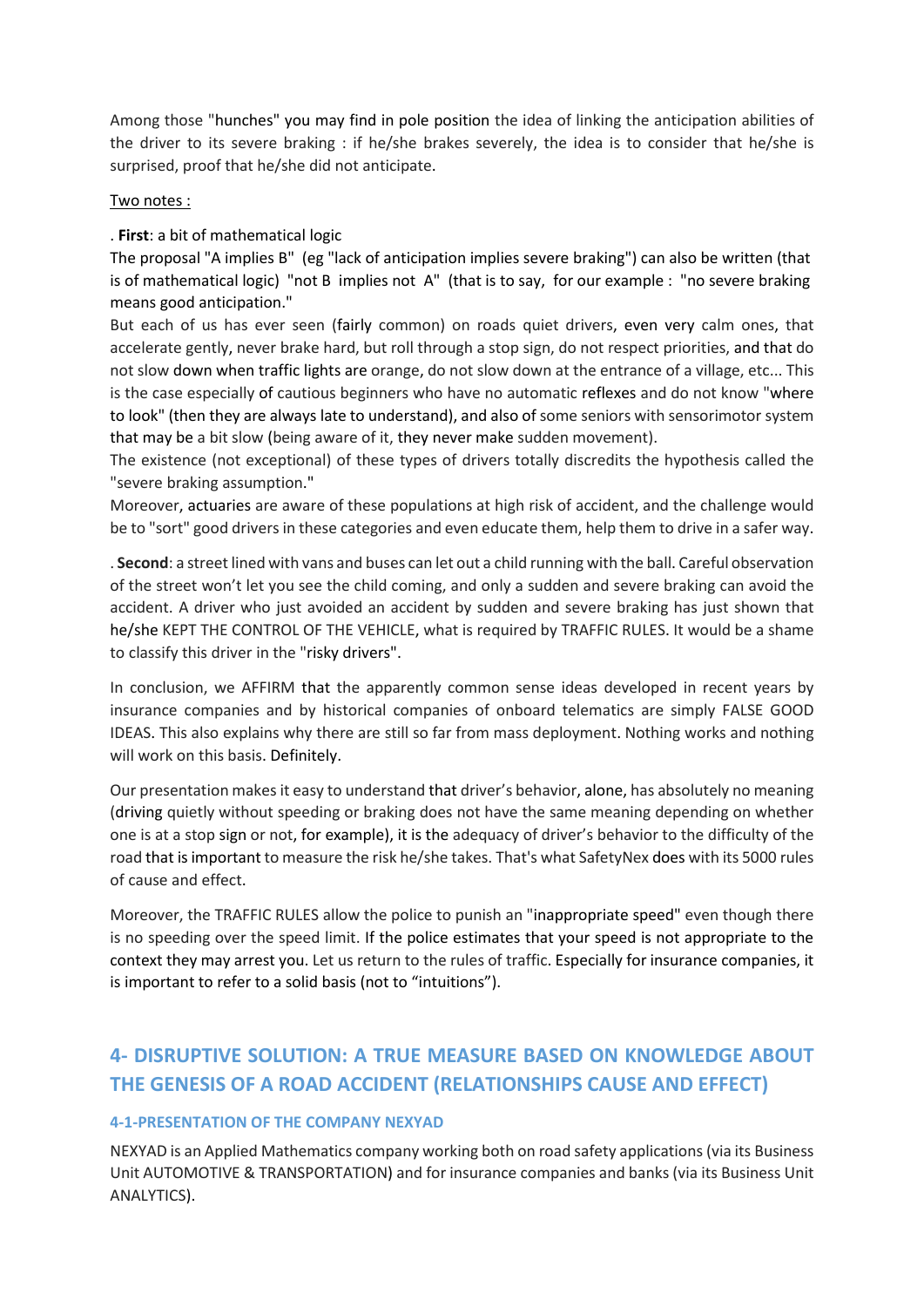SafetyNex was not initially developed for insurers, but for the French Department of roads and highways, in order to estimate the risk taken by a panel of drivers along 1,000,000 km of French roads. Although they have different behaviors, SafetyNex was able to discriminate segments of road infrastructure that have "pushed" drivers to take more risks than usual. On this basis, the idea is to focus in priority on the areas that generate the most accidents and reshape those areas (and then reduce the national accident statistics).

Second, we found a new market for SafetyNex with car manufacturers that wish to incorporate our risk assessment solution into their Advanced Driver assistance System.

Finally, new expectations of insurance companies that wish to estimate individual risk during driving let us target a third market : for insurers, our SafetyNex solution is a complete innovation (it has not been deployed yet, even if some French Insurance Companies are about to do it).

#### **4-2-EXAMPLES OF RESULTS AND VALIDATION OF RELEVANCE**

NEXYAD has hired a professional pilot that drove on known paths, and we asked this pilot to simulate calibrated driving manner types. To check the calibration of the pilot, the same behavior was done N times on the same routes, so as to measure and validate the repeatability of driving manners.

The four types of driving are:

- . careful driver who wants to consume as little as possible (therefore both Safe and Eco)
- . stunned drivers who wish to consume as little as possible (Eco, but not Sure)
- . sporty driver who takes very few risks even if they drive fast (Safe mostly, but not Eco)
- . brutal debutant driver who thinks he/she is a pilot but that is not the case (not Safe not Eco)

We could VALIDATE SafetyNex relevance of these four driving profiles: on the following charts, we draw one point per second (for the demo in the App, NEXYAD control the flow of data reassembled at will). A path is represented by a "point cloud" that draws a shape. The more this shape is up on the chart, the more the driving is "Safe" (low risk). The more this shape is located on the right, and the more the driving is "Eco".



 *Safe and Eco Eco but Dangerous Sportive but quite safe Dangerous and waste*

Note : severe braking influence the Eco rating, and not the Safety rating (or risk).

Links to online demos: [http://nexyad.net/Automotive-Transportation/?page\\_id=441](http://nexyad.net/Automotive-Transportation/?page_id=441)

#### **4-3-NEXYAD ENTERING INTO THE WORLD OF ONBOARD TELEMATICS**

NEXYAD started last year the implementation of SafetyNex on smartphones.

The SafetyNex for smartphone application is available (end of March 2016 - NEXYAD roadmap). This will be deployed massively. The interest of smartphone App for insurers is the opportunity to deploy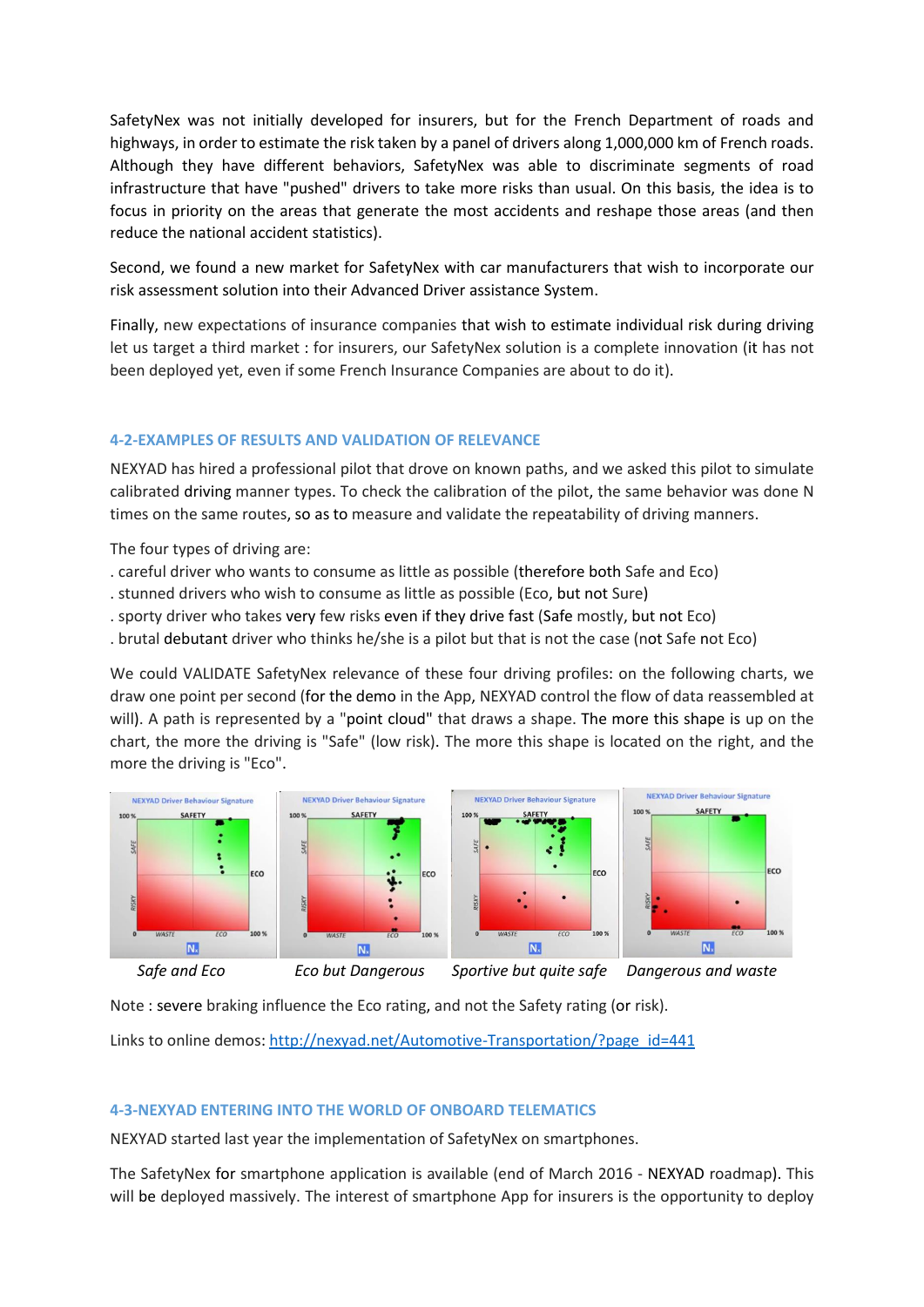several million units and own their data. This solution is interesting because it is "cheap" (or even free, cf. opportunity of smart business model in "Conclusion"): no need for telematics device.

However, the telematics unit, which has the disadvantage of cost, also has advantages (installed and "forgotten" by the driver, still in operation, etc...).

NEXYAD moved closer to its regular customers, and now has an automotive supplier partner (a tier One Company), claiming TENS OF MILLIONS telematics devices worldwide, and this partner integrates SafetyNex into a professional aftermaket telematics device.

The intervention of a rank 1 supplier (who built the car with the car manufacturers, and therefore has access to all information) has an obvious interest, and this solution avoids :

. regulatory problems with OBD2 plug (which also brings major practical problems of physical accessibility, and which is not a worldwide standardization anyway) . installation costs (the cost of installation is zero).

It is with this partnership on telematics devices and with the solution on smartphones, that NEXYAD calmly discusses the Insurance market in Europe, and very quickly in the US and Canada.

### **5 – CUSTOMER NEEDS ABOUT SAFETY (French Spoken Survey of French Insurance Amaguiz)**

A studey was made in France by the Insurer Amaguiz :

. **65% of French drivers** want to be warned before they enter into a dangerous area

Interesting to notice that even on the French market that has traditionaly a conservative attitude about insurance, 65% of drivers would like to be aware of the danger of the road (before they are in danger of course). SafetyNex completely answer this need of customers : SafetyNex sends real time alarm and NOT because you accelerate or brake… but because you are about to enter into a dangerous area and because your speed might be inapproriate to the difficulties you will have to front. SafetyNex doesn't send too much alarms (only high level of danger are buzzing, other possible dangerous situation may be warned more smoothly).

Source [: http://pro.largus.fr/actualites/les-francais-imaginent-la-voiture-de-demain-plus-sure-et](http://pro.largus.fr/actualites/les-francais-imaginent-la-voiture-de-demain-plus-sure-et-ecologique-6809387.html)[ecologique-6809387.html](http://pro.largus.fr/actualites/les-francais-imaginent-la-voiture-de-demain-plus-sure-et-ecologique-6809387.html)

### **6 – CONCLUSION**

The shift from geolocation and study of acceleration/eco-driving to risk assessment is an extremely strong BREACH OF COMPLEXITY. We cannot estimate the risk of accident by applying thresholds on driving signals, according simplistic ideas, even when they seem to be "good intuitions" (like the assumption of severe braking). It has been demonstrated and published.

This disqualifies leader companies of onboard telematics whose expertise covers the electronics and reliability of the installation, maintenance... but relatively little about mathematics and nothing about accident genesis knowledge !

This also disqualifies startups that propose accelerometer analysis and that remain confident that you can move from braking analysis to risk assessment (by detecting severe braking). However, the risk (and actuaries of insurance well know) is a HUGE JUMP IN COMPLEXITY.